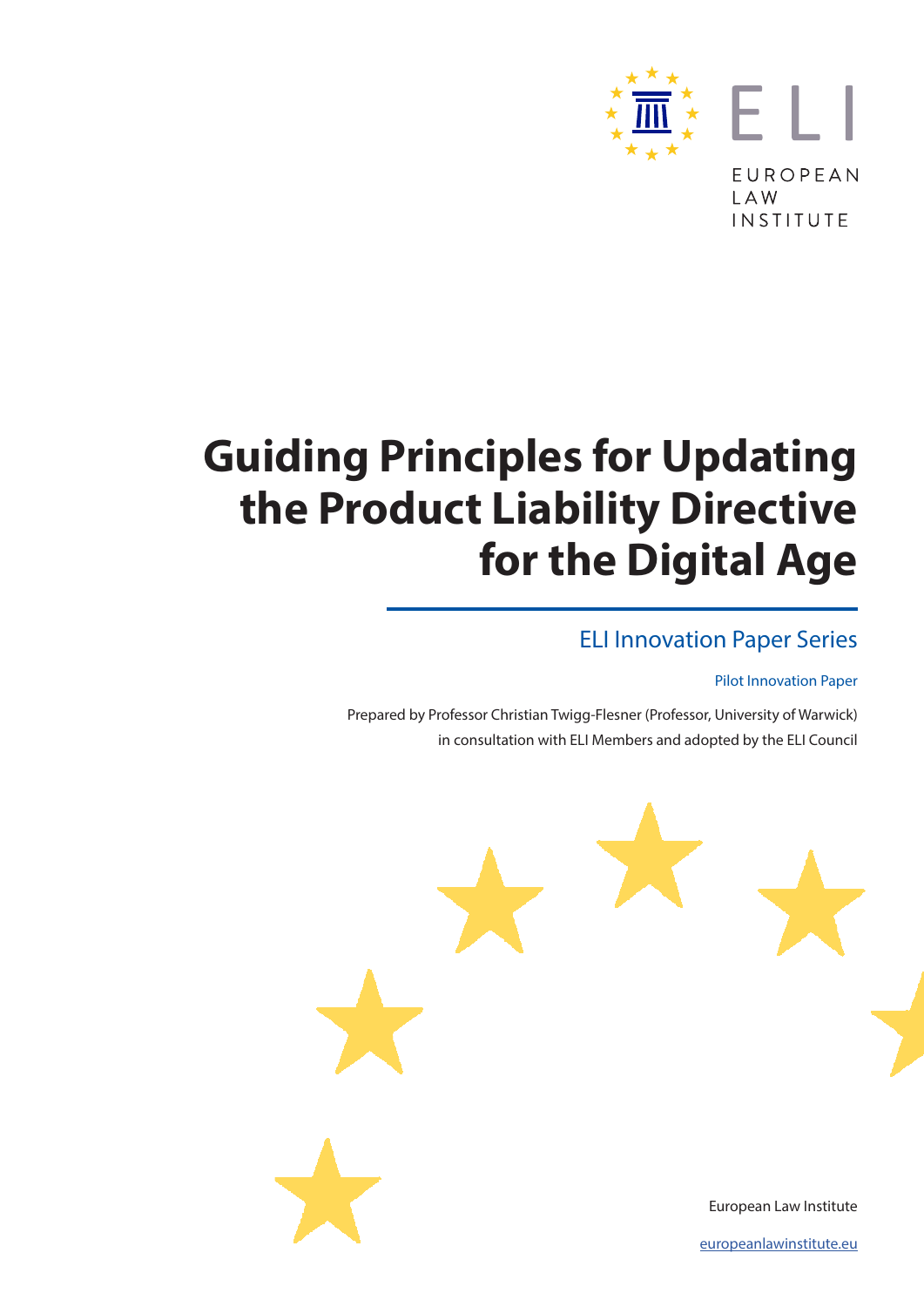#### **Overview**

| A simple mechanism for seeking compensation should be available to a person who has suffered harm<br>caused by a defective product.                                                                   |
|-------------------------------------------------------------------------------------------------------------------------------------------------------------------------------------------------------|
| A product liability system for the digital era must ensure an appropriate balance between protecting<br>individuals and fostering innovation and utilisation of digital technology.                   |
| The PLD must be aligned with measures in related areas of law, as well as with non-legal measures such<br>as insurance or compensation schemes.                                                       |
| The definition of 'product' in the PLD should be updated to cover (i) the combination of goods with digital<br>elements and (ii) digital content and digital services supplied as 'digital products'. |
| The category of persons liable towards an individual (the notion of 'producer') should be revised to reflect<br>the different actors involved.                                                        |
| The notion of 'defect' which triggers the producer's liability should be reconsidered to reflect the particular<br>features of digital products and digital elements.                                 |
| Revisions of the notion of 'damage' could be considered to include damage to digital elements and<br>data.                                                                                            |
| The burden of proof should be adjusted to reflect the complexity of goods with digital elements and of<br>digital products.                                                                           |
| The defences available to a producer need to reflect the impact of digitalisation on products.                                                                                                        |
| A system for allocating the financial consequences of a successful claim by an individual to the party                                                                                                |

responsible for that loss should be an integral part of a revised product liability system.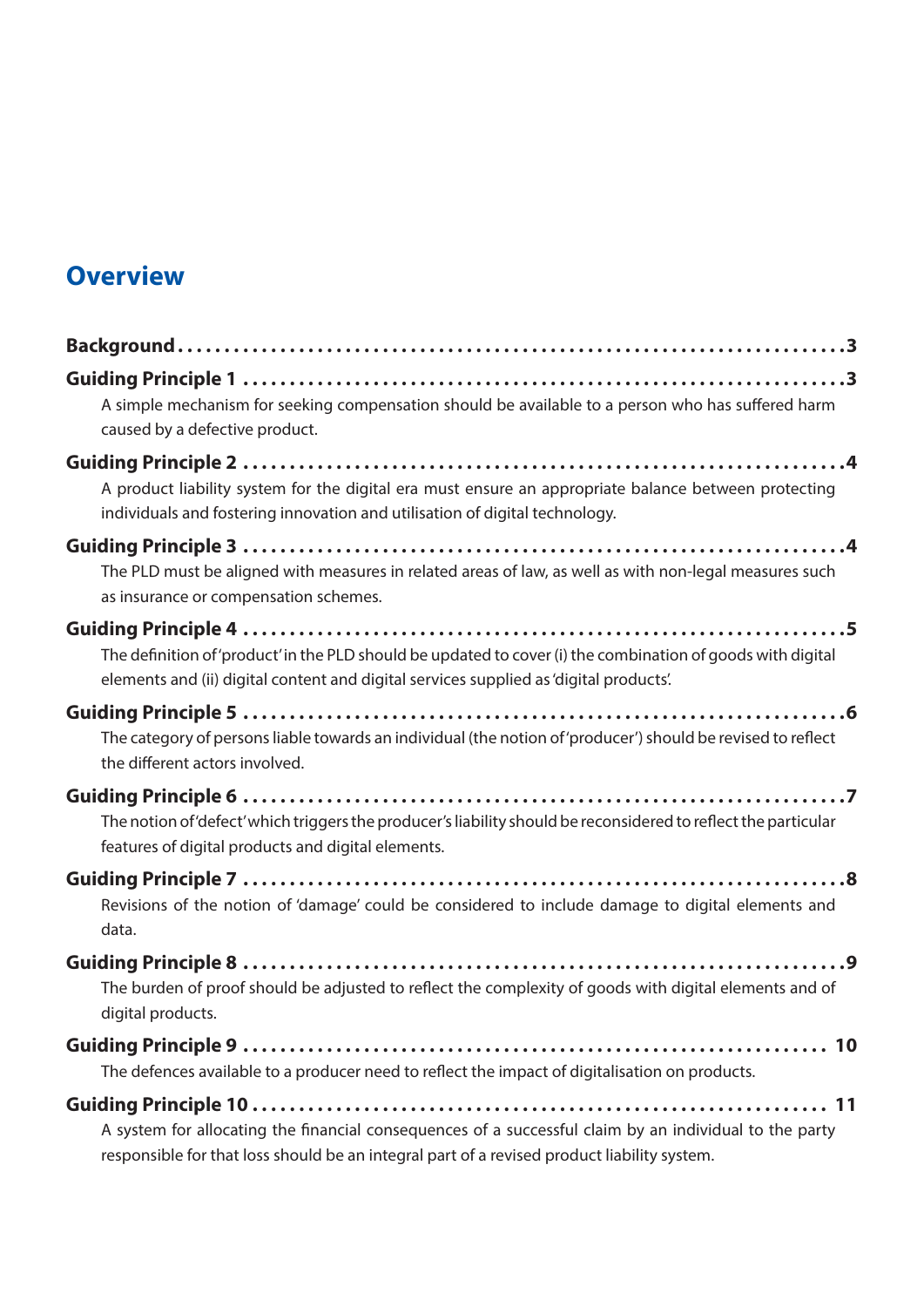## <span id="page-2-0"></span>**Background**

An ELI Innovation Paper seeks to set out concrete propositions for European Legal Development in a short paper, which is more tentative in nature and which does not represent the result of comprehensive research; rather, it seeks to spark discussion and to inspire further action. In this spirit, this Pilot Innovation Paper proposes a set of 'Guiding Principles' to prompt further discussion both in terms of detail and of how these Principles could lead to reform of the European Union's Product Liability Directive.

The European Union (EU) adopted its Directive on Liability for Defective Products (85/374/EEC), usually referred to as the Product Liability Directive (hereinafter 'PLD'), in 1985. Over the intervening 35 years, much has changed; most significantly, the rapid development of digital technology and the integration of physical goods with the digital sphere. Many consumer goods now utilise digital content (software) to perform functionalities which, back in 1985, would have been almost entirely mechanical. Moreover, digital content in the form of 'apps' and algorithms, including artificial intelligence (AI), increasingly determine how multiple connected devices operate, with digital automation and AI substituting for human operation. The time has, therefore, come to refresh the existing PLD to adapt it to the digital age so that it can continue to protect individuals who suffer personal injury or other damage, as well as continue its role as the yardstick for Product Liability regimes around the world.

The need for reform of the PLD has been much-documented, whether in expert reports to the European-Commission, $1$  resolutions of the European Parliament, $2$ or the Commission's own reports.<sup>3</sup> There are numerous options for reforming the current Directive, many of which will involve policy decisions as to how a modern product liability system should be designed in light of the additional issues introduced by the digital era. The guiding principles put forward in this Innovation Paper relate to both the general objectives of the EU's product liability system and the specific issues which need to be addressed by reforming substantive elements of the current PLD. It is not concerned with reforms to the PLD of a general kind.<sup>4</sup>

### **Guiding Principle 1**

A simple mechanism for seeking compensation should be available to a person who has suffered harm caused by a defective product.

The objective of the PLD is to ensure that an individual who has been injured or whose property has been damaged<sup>5</sup> by a defective product is able to claim compensation simply by proving that a product was defective within the meaning of the PLD and that the defect caused the injury or damage complained about. In PLD, this is done by imposing strict liability on the 'producer' of the product in issue.<sup>6</sup> The notion of 'producer' has been defined broadly to include some other parties in the supply chain, $<sup>7</sup>$  notably an importer into</sup> the EU, together with a fall-back option if the producer is not identifiable. Furthermore, where there are several possible defendants, they are jointly and severally liable, thus allowing a consumer to claim against any one of them (with national law providing recourse options for the person liable towards the consumer).

The PLD, therefore, reflects the principle that the compensation of the injured party should be facilitated by allowing the injured party to pursue an accessible counterparty without having to lodge multiple claims where there is more than one potential defendant. This ensures that individuals can obtain swift and easy redress once they have succeeded in establishing that they have suffered harm caused by a defective product.

<sup>&</sup>lt;sup>1</sup> Expert Group on Liability and New Technologies, Liability for Artificial Intelligence and other emerging Digital Technologies (2019) ('EGLNT Report').

 $2$  Eg. European Parliament resolution of 20 October 2020 with recommendations to the Commission on a civil liability regime for artificial intelligence (2020/2014(INL))

<sup>&</sup>lt;sup>3</sup> See eg, European Commission, Liability for emerging digital technologies – Staff Working Document SWD(2018) 137 final; European Commission, Report on the safety and liability implications of Artificial Intelligence, the Internet of Things and robotics COM(2020) 64 final ('2020 Report').

It also assumes that any changes should respect the principle of technological neutrality.

 $5$  This is a damage covered under the current PLD. Below, an extension of the possible types of damage covered by the PLD will be suggested.

<sup>6</sup>Art 1 PLD.

<sup>7</sup>Art 3 PLD.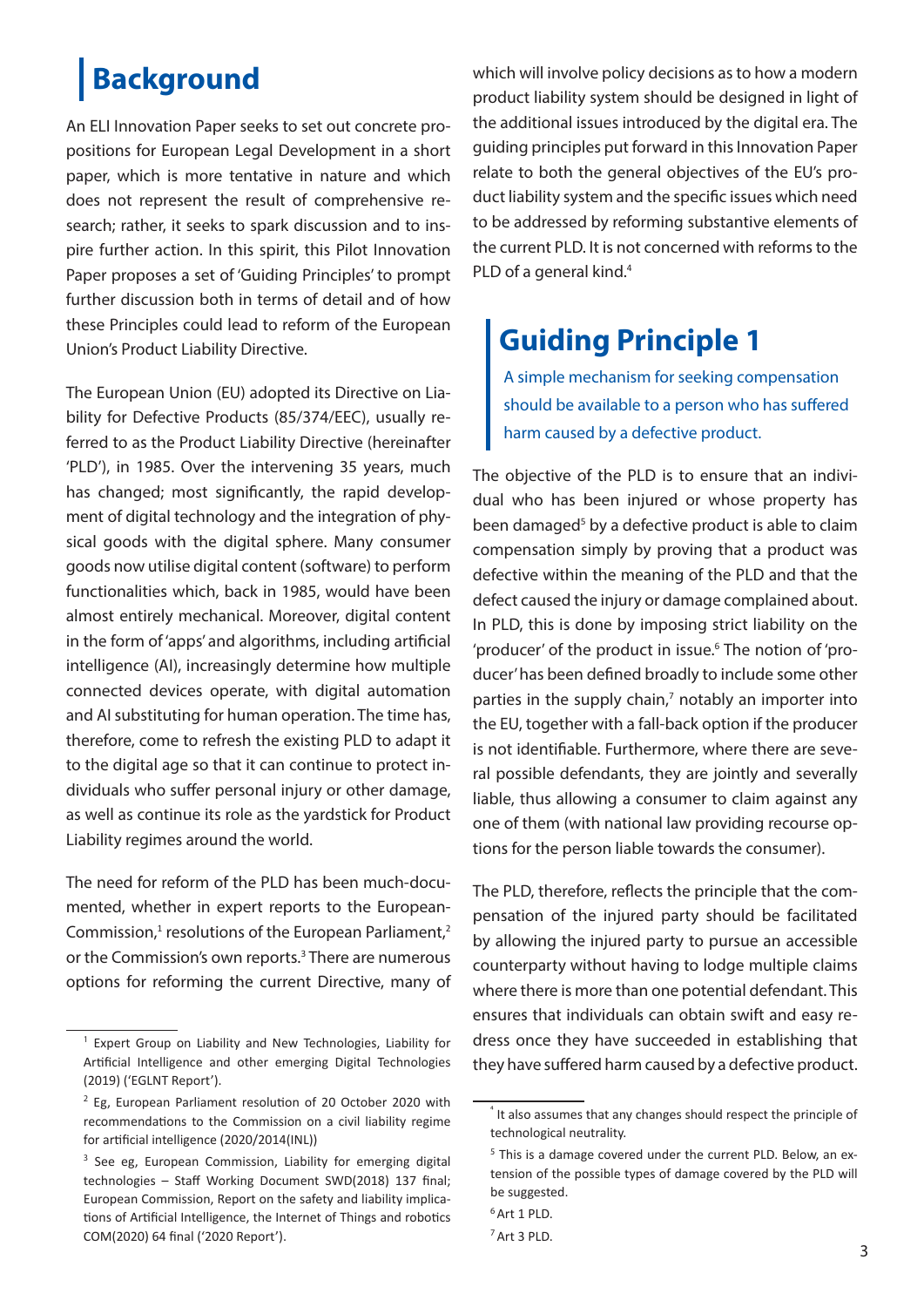<span id="page-3-0"></span>It is essential that the possibility for an injured person to seek compensation from a range of parties continues to underpin the PLD in the future, based on their active contribution in making the product or in placing the product on the market. Where appropriate, the party held liable by an individual should have a right of recourse against the party, which has brought about the defect.<sup>8</sup>

A key criterion for the reforms that need to be made to the substantive provisions of the PLD should be this General Principle.

### **Guiding Principle 2**

A product liability system for the digital era must ensure an appropriate balance between protecting individuals and fostering innovation and utilisation of digital technology.

It is important to appreciate that a product liability system such as the PLD needs to strike a workable balance between the provision of a sufficiently high level of protection of individuals to ensure that any harm suffered by them is appropriately compensated, on the one hand, and the need to create an environment which encourages innovation and the utilisation of digital technology, on the other. If this balance tilts too far in favour of protection of individuals, it could have a chilling effect on innovation and utilisation; if it tilts too far towards innovation, it could damage consumer confidence and trust in digital technology and affect its potential for economic exploitation.

#### **Guiding Principle 3**

The PLD must be aligned with measures in related areas of law, as well as with non-legal measures such as insurance or compensation schemes.

The PLD was among the first European measures in the field of private law. Since then, the body of European rules has grown considerably, and there have been a

number of major reform initiatives in most fields of EU consumer law. To date, the PLD has not been considered for reform. The relationship of the PLD with other measures, such as the General Product Safety Directive (2001/95/EC, hereinafter 'GPSD') or the (new) Consumer Sales Directive (2019/771/EU) has never been considered. Thus, the GPSD imposes a general obligation on producers that only 'safe' products are put on the market, together with the requirement for monitoring under public law and enforcement of this obligation. The consequences of placing an unsafe product on the market fall under the PLD where such an unsafe product causes personal injury or damage. Key definitions, such as 'producer', 'safe' and 'defective' are not aligned. Indeed, whereas the PLD operates with a static assessment of whether an item was defective (determined at the time when a product was put into circulation), the GPSD takes a more dynamic view of safety and requires market surveillance.<sup>9</sup> With the possibility of digital monitoring of product performance facilitated via the internet, as well as updates to digital elements, the static approach of the PLD needs to become more dynamic, eg, by abandoning the focus on when a product is 'put into circulation' as a central aspect of the PLD whenever digital elements are involved.

One difficult issue is that a consumer who has purchased a defective item which causes personal injury and/or property damage has a claim under the PLD in respect of those losses, but not for the loss of the defective product itself. For the latter, a claim has to be brought against a different party (the contractual supplier) under a different regime (non-conformity of the goods with the contract). The Consumer Sales Directive, which provides remedies in respect of non-conforming goods, does not provide for recovery from the contractual seller of the defective item any damages, including consequential losses, caused by the non-conformity, leaving this to national law. The need for multiple claims against different parties might deter consumers from seeking redress. One option would be to allow recovery of the costs of the defective product from the producer. This issue is but one instance where better co-ordination between the PLD

<sup>8</sup> This might entail a review of C-52/00 *Commission v France* ECLI:EU:C:2002:252, where the CJEU precluded the possibility under French law at that time to bring a claim against a retailer in all instances.

<sup>9</sup> Art 9 GPSD.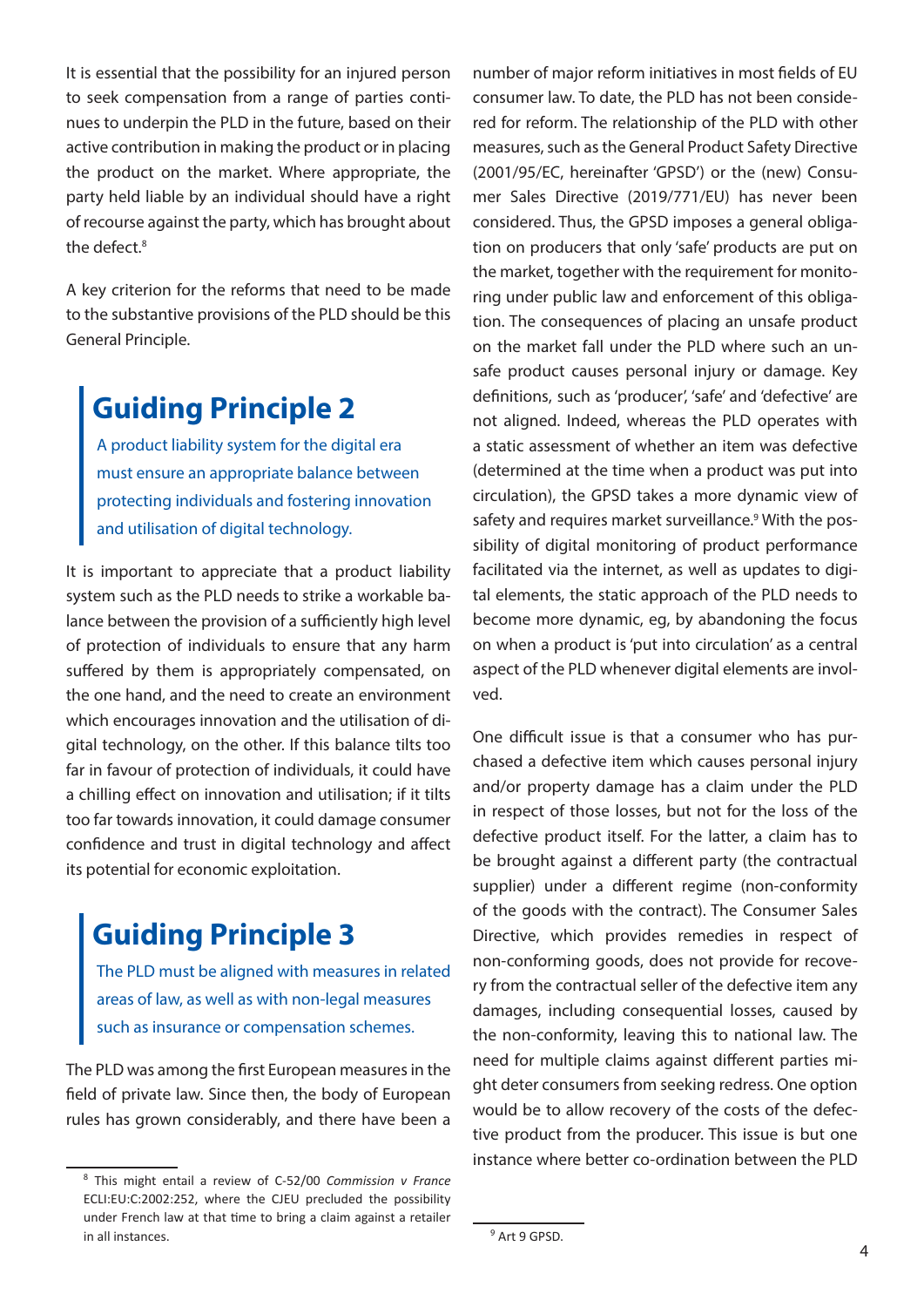<span id="page-4-0"></span>and the consumer sales regime<sup>10</sup> (in line with General Principle 1) would be beneficial. Similarly, the relationship between the General Product Safety regime and the PLD needs to be clarified (see General Principle 6).

Furthermore, there are discussions about combining revised and extended liability regimes in the digital era with other mechanisms for providing compensation to individuals, such as insurance schemes or compensation funds (public or industry-operated), $11$  or to operate such schemes as an alternative. An integrated approach to reforming the PLD should take into account such possibilities, and, where such mechanisms are introduced, to address the possibility for interaction between compensation under the PLD and through such alternative mechanisms, including whether mandatory insurance is appropriate in some instances.

### **Guiding Principle 4**

The definition of 'product' in the PLD should be updated to cover (i) the combination of goods with digital elements and (ii) digital content and digital services supplied as 'digital products'.

The PLD operates with an outdated notion of 'product', being limited to all movables (and electricity) $12$ , including those which are installed in an immovable. It will generally be the case that an item which operates in combination with digital content would still be regarded as a product, including where the cause of the defect which caused harm to an individual can be attributed to the digital content. In the case of operating software installed on a physical item (such as a washing machine) which remains unchanged and which is not updated via an internet connection, such operating software would be treated akin to a component

part and as such be an integral feature of the product. However, with an increasing number of products, the physical item is less significant than the associated digital content. Moreover, once the digital content requires internet connectivity and is periodically updated, it might be less clear-cut whether a problem with the digital content could be treated as a problem with the physical item itself. In order to remove any residual uncertainty regarding goods which incorporate digital content and those which rely on regularly updated digital content or on the interaction with a digital service, a revision of the notion of 'product' could be made, perhaps on the basis of Art 2(5)(b) of the Consumer Sales Directive, which refers to 'goods with digital elements' as 'any tangible movable items that incorporate or are inter-connected with digital content or a digital service in such a way that the absence of that digital content or digital service would prevent the goods from performing their functions'. Consistent with General Principle 2, this definition should be added to the PLD's definition of product.

Furthermore, individuals also acquire digital content or digital services separately from any tangible items,<sup>13</sup> eg, in the form of apps installed on tablets or smartphones. These are purely digital products, but they, too, could cause personal injury or damage to property in ways not envisaged when the PLD was adopted. The emergence of digital products as a new type of product has already been recognised elsewhere in EU Law.<sup>14</sup> Therefore, in addition to broadening the definition of 'product' to include products with digital elements, the definition should further be extended to include 'digital products',15 ie, digital content and digital services as defined in the Digital Content and Services Directive.<sup>16</sup>

<sup>&</sup>lt;sup>10</sup> Ideally, this would include the introduction of direct producer liability in respect of the non-conformity of goods, although this has been rejected in the past: see Commission, Communication on the implementation of Directive 1999/44/EC on certain aspects of the sale of consumer goods and associated guarantees including analysis of the case for introducing direct producers' liability COM (2007) 210 final (p 12). See also the converse situation, precluding the imposition of full liability under the PLD on the retailer: C-52/00 *Commission v France* ECLI:EU:C:2002:252.

<sup>&</sup>lt;sup>11</sup> See also EGLNT Report, pp 61-63.

<sup>12</sup> Art 2 PLD.

<sup>&</sup>lt;sup>13</sup> No position is taken for the purposes of this Innovation Paper with regard to the classification of such a transaction under national law, ie, whether this is a supply of services, goods or *sui generis*.

<sup>&</sup>lt;sup>14</sup> In a different context, Art 2(c) of the Unfair Commercial Practices Directive (2005/29/EU, as amended by Directive 2019/2161/ EU) defines 'product' as 'any goods or service including immovable property, digital service and digital content, as well as rights and obligations'.

<sup>&</sup>lt;sup>15</sup> It might already be the case that digital content is within the scope of the definition of product: see D Fairgrieve et al, 'Product Liability Directive', in P Machnikowski, *European Product Liability – An analysis of the state of the art in the era of new technologies*  (Intersentia, 2017), pp 46-47, but this is at least a debatable point. <sup>16</sup> Directive 2019/770/EU.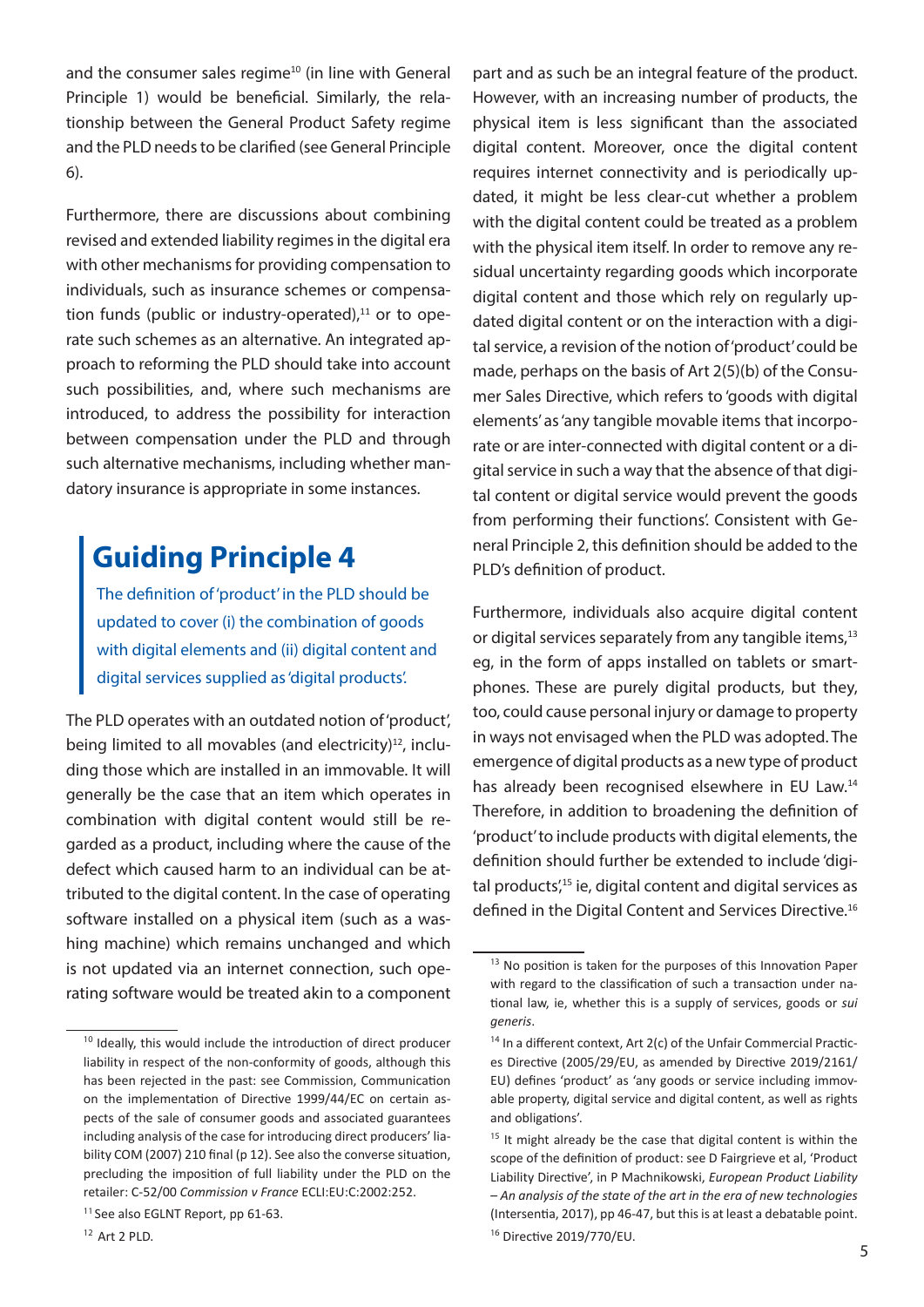<span id="page-5-0"></span>The PLD should expressly extend to personal injury or harm caused by AI, and so the definition of 'product' should also encompass this.<sup>17</sup>

These extensions will also ensure that the PLD will apply to the Internet of Things (IoT), ie, instances where multiple products are connected and interact with one another (eg, by exchanging data which then determines how each product operates).

### **Guiding Principle 5**

The category of persons liable towards an individual (the notion of 'producer') should be revised to reflect the different actors involved.

The PLD imposes liability on the 'producer' of the defective product in issue. However, it does not limit the notion of 'producer' to the business who manufactured or produced the product, but it includes the following within the notion of producer: $18$  (i) producer of raw materials; (ii) manufacturer of components; (iii) 'own branders' putting their name or trademark on products manufactured by someone else; and (iv) an importer of the product (if imported for distribution).<sup>19</sup> Where none of these can be identified, any other supplier of the product is treated as producer, unless such a supplier identifies the producer.<sup>20</sup>

This approach reflects a recognition that the PLD should facilitate an individual who has suffered harm in bringing a claim by including a wider range of potential defendants than just the manufacturer of the product within the notion of 'producer'. Doing so avoids attempts by a defendant to deflect a claim by arguing that somebody else is responsible (subject to the defences provided under Art 7 PLD). This is reinforced by Art 5 PLD, which imposes joint and several liability of each party falling within the notion of 'producer', thereby giving the individual the choice against whom to claim.

The rationale underpinning this approach to the notion of producer includes two key elements: first, an individual should not be given the run-around by a defendant pointing at someone else as the party against whom a claim should be brought; and secondly, that whoever is liable towards the individual should have a right of recourse against the party who is responsible, in a practical sense, for the defect in the product which caused the harm. It is acknowledged that this will often require complex investigation 'behind the scenes' to establish such responsibility, but it should ensure that the system remains consistent with another element of its rationale, that liability should be allocated to the person who most likely to have caused the harm, or that liability should fall on the person best placed to absorb the loss.

There is no reason why this rationale should not be maintained in the digital era. However, there is a need to revisit the notion of 'producer' in light of the changes in producing and supplying products in the digital era. The PLD is based on a linear one-directional distribution system along a chain of contracts. However, many goods with digital elements no longer fit this model, not least because in many instances, the supply of a physical item is connected with the supply of digital content or a digital service. Similarly, digital content and digital service as a product are often not supplied one-directionally, eg, because of the need to update the digital content or digital service, or because data flows from consumer to the producer or operator of the digital content/digital service. The GPSD already includes a producer's representative in the EU for producers not established within the EU in its definition of producer<sup>21</sup> and, more significantly, 'other professionals in the supply chain, insofar as their activities may affect the safety properties of a product'.<sup>22</sup> The latter aspect should cover the supplier of the digital content/service (particularly where this is a separate party from the producer of the physical item) and should extend to

<sup>&</sup>lt;sup>17</sup> Eg, 'artificial intelligence' means a system that is either software-based or embedded in hardware devices, and that displays intelligent behaviour by, inter alia, collecting, processing, analysing, and interpreting its environment, and by taking action, with some degree of autonomy, to achieve specific goals' (Art 4(a) of the draft proposal for a regulation on ethical principles for the development, deployment and use of artificial intelligence, robotics and related technologies appended to the European Parliament resolution of 20 October 2020.

<sup>18</sup> Art 3(1) PLD.

<sup>19</sup> Art 3(2) PLD.

<sup>20</sup> Art 3(3) PLD.

 $21$  Art 2(e)(ii) GPSD.

<sup>22</sup> Art 2(e)(iii) GPSD.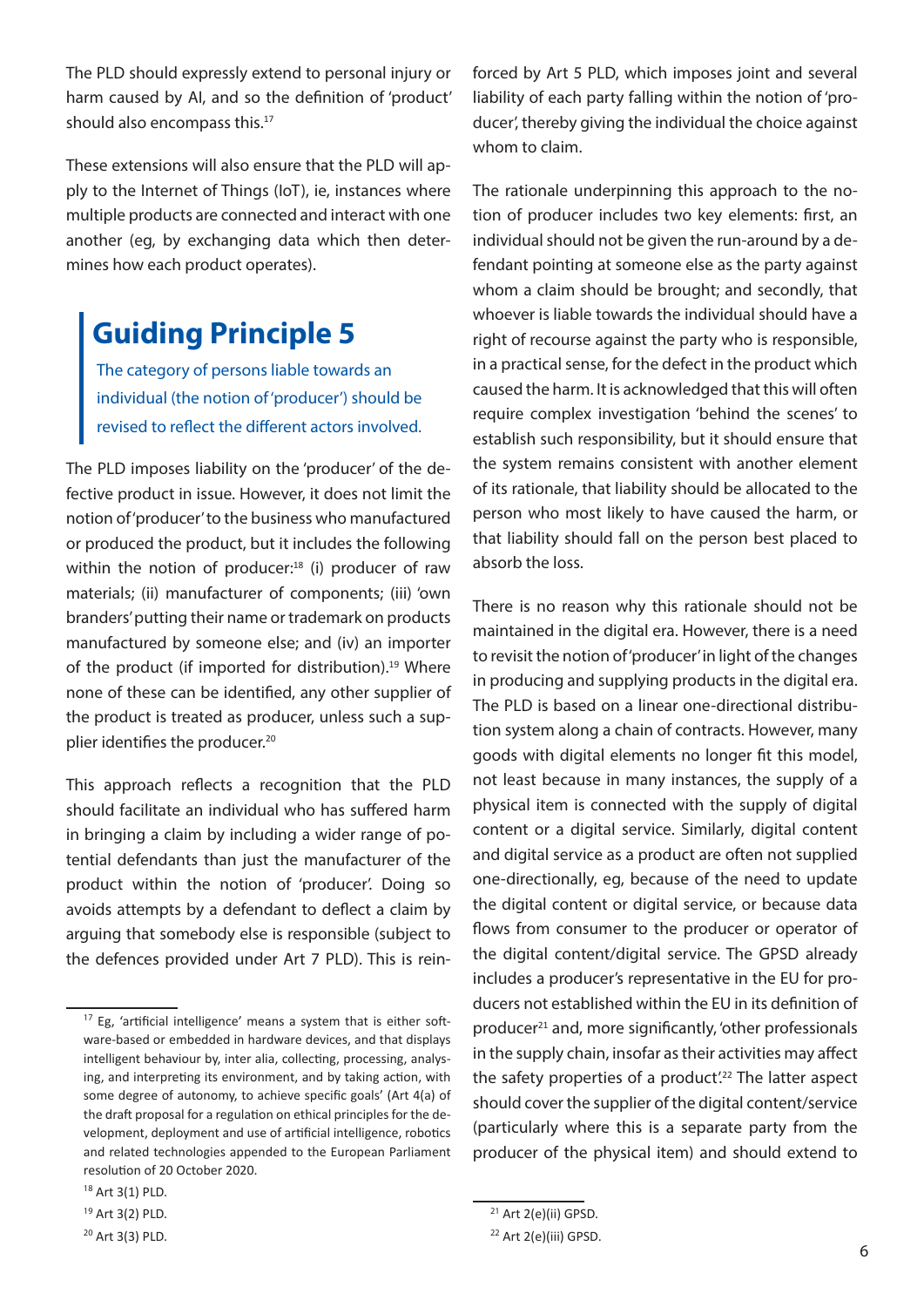<span id="page-6-0"></span>the provision of updates and other activities such as data monitoring undertaken by that supplier. A corresponding extension to the PLD's definition of 'producer' is required to reflect the fact that the linear approach with a defined point at which a product is brought into circulation no longer reflects current production and distribution models. A possible broadening could draw on the concept of the 'backend operator', proposed in the *EGLNT Report*, ie, the person who monitors the digital content/service and provides necessary updates, as well as the data and other relevant aspects, is a useful point of reference.<sup>23</sup>

Moreover, online platforms have become a key business model in the supply of goods and digital products, prompting a debate about the obligations of platforms towards its users.<sup>24</sup> Indeed, the Market Surveillance Regulation (2019/1020/EU) already imposes obligations in respect of product-related EU rules on a 'fulfilment service provider',<sup>25</sup> which covers certain types of online platforms; more generally, 'information society service providers' who sell products online are required to co-operate with market surveillance authorities.26 In this regard, the Market Surveillance Regulation already recognises the particular role of platforms in the supply of products.

There are many different business models for online platforms, with some limiting their role to that of a passive intermediary, with others having varying degrees

of a more active involvement in facilitating and performing transactions via their platforms. Some platforms take over significant aspects of the supply, eg, where an online marketplace offers warehousing, order processing and distribution on behalf of a business, $27$  often located outside the final recipient's country and, indeed, the EU. The definition of producer in the PLD should be extended further to include online platforms taking an active role in the distribution of products, adopting the definition of 'fulfilment service provider' used in the Market Surveillance Regulation. Such platforms should be liable as producer at least in circumstances where the manufacturer is either not identified or located outside the EU. The recognition that liability of platforms should be extended also underpins Art 19 of the ELI Model Rules on Online Platforms, which envisages that a consumer can exercise the contractual rights and remedies available against the immediate supplier also against a platform operator.<sup>28</sup>

#### **Guiding Principle 6**

The notion of 'defect' which triggers the producer's liability should be reconsidered to reflect the particular features of digital products and digital elements.

An individual can only claim for harm which was caused by a product which was 'defective', ie, a product which did not 'provide the safety which a person is entitled to expect, taking all circumstances into account'.<sup>29</sup> Particular circumstances mentioned in the PLD are the presentation of the product, the uses to which the product could reasonably be expected to be put, and the time when the product was put into circulation (with the added proviso that the mere fact that a 'better product' is subsequently put into circulation does not render earlier products defective<sup>30</sup>). These criteria reflect both the fact that the notion of 'product'

 $23$  See also the draft proposal for a regulation on ethical principles for the development, deployment and use of artificial intelligence, robotics and related technologies appended to the European Parliament resolution of 20 October 2020: '(f) 'backend operator' means any natural or legal person who, on a continuous basis, defines the features of the technology and provides data and an essential backend support service and therefore also exercises a degree of control over the risk connected with the operation and functioning of the AI-system'.

<sup>24</sup> Importantly, see European Commission, *Proposal for a regulation on a Single Market For Digital Services (Digital Services Act*) COM (2020) 825 final*.* Article 22 of the proposed regulation ('traceability of traders') would increase transparency of contractual suppliers but might not necessarily improve the operation of the PLD if the trader is located outside the EU and if the producer cannot be identified.

<sup>&</sup>lt;sup>25</sup> Defined as 'any natural or legal person offering, in the course of commercial activity, at least two of the following services: warehousing, packaging, addressing and dispatching, without having ownership of the products involved…' (Art 3(11), Regulation 2019/1020/EU).

<sup>26</sup> Art 7, Regulation 2019/1020/EU.

 $27$  Cf the decision by the California Court of Appeal,  $4<sup>th</sup>$  district, in Angela Bolger v Amazon.com LLC (D075738), 13 August 2020.

 $28$  Note that this does not envisage a product liability claim against

a platform operator.

 $29$  Art 6(1) PLD. This Innovation Paper does not form a view on whether this 'consumer expectation' test should be replaced with a 'risk-utility' test.

<sup>30</sup> Art 6(2) PLD.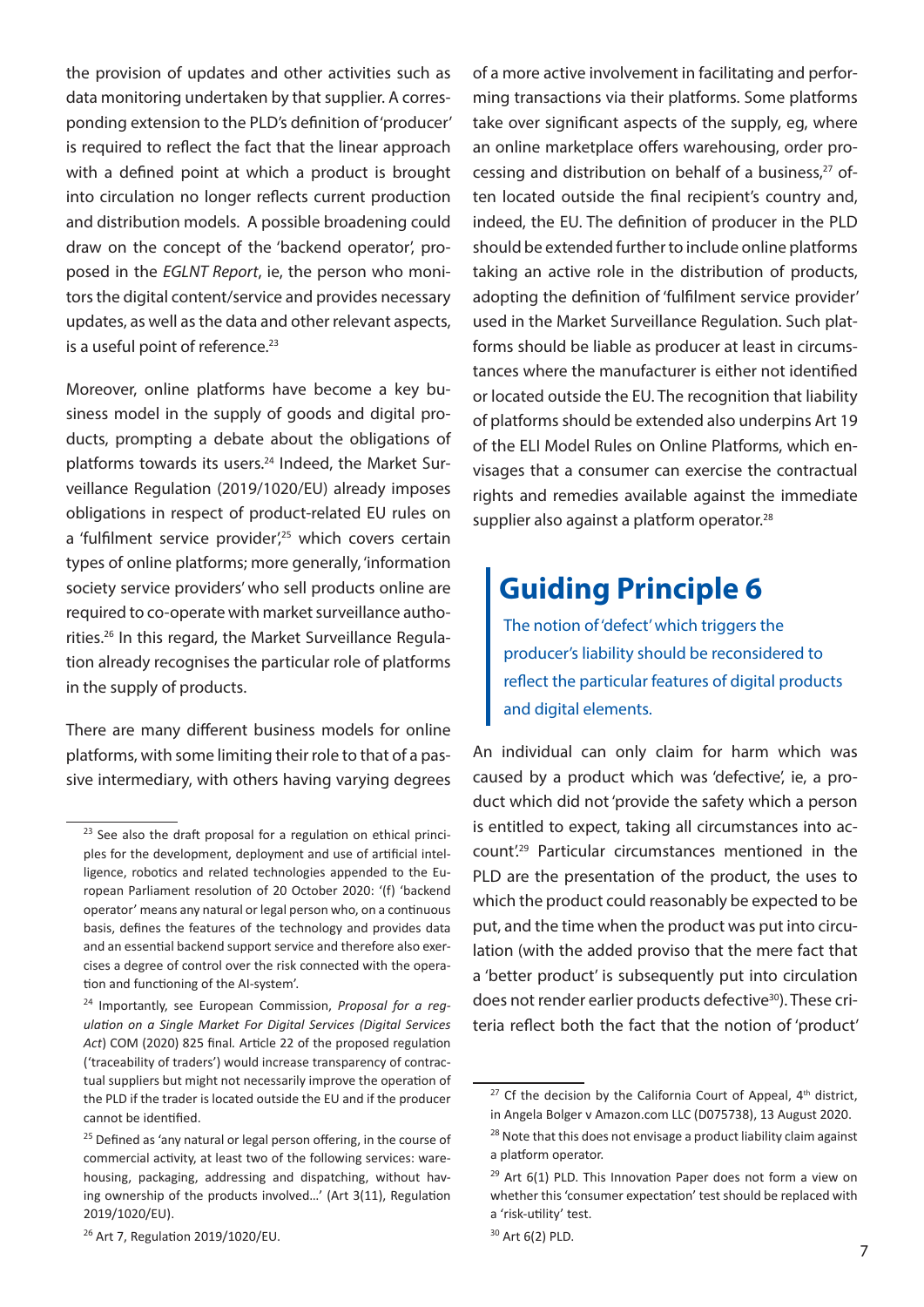<span id="page-7-0"></span>is limited to tangibles $31$  (and electricity) and assumes a one-time supply to the consumer. The fact that goods relying on digital elements to operate, as well as purely digital products, will usually not be supplied just once but be subject to regular updates (whether to improve functionality, fix bugs or deal with security issues) might necessitate a clarification of the defectiveness standard. In particular, the fact that digital products are subject to regular updates might make the proviso regarding the later availability of 'better products' no longer workable.

Indeed, the PLD repeatedly refers to the point at which a product was 'put into circulation'. Whereas that notion made sense when the PLD was adopted, this is no longer so: in light of continuous monitoring and updating particularly of digital elements, the responsibility of the producer extends well beyond the point when the product was put into circulation.

It is not suggested that the notion of 'defective' under the PLD and the notion of 'unsafe' under the GPSD should be aligned.32 The latter Directive is concerned with products which are inherently unsafe, whereas the PLD also covers manufacturing defects in individual items which result in damage. This possibility must be preserved in any revised PLD. Moreover, the safety criterion in the GPSD focuses purely on the safety and health of persons and does not consider the effect on property or economic loss. Nevertheless, it should be made clear that an 'unsafe' product which has resulted in injury or damage to property or data would also be 'defective'.

#### **Guiding Principle 7**

Revisions of the notion of 'damage' could be considered to include damage to digital elements and data.

The PLD covers two types of damage: (i) death or personal injury; and (ii) damage or destruction to an 'item of property' if that item was intended, and actually

used, for private use/consumption. At the time the PLD was adopted in 1985, those were the only conceivable types of loss an individual might suffer. However, in the digital era, damage might not only be caused to individuals themselves and physical items of property, but also digital items and, more significantly, data created by an individual, whether stored on a physical device or on a digital service (cloud).

Three examples illustrate that there are types of damage beyond those recognised in the PLD: (i) a defective component of a smart homes system installed in a consumer's home might destroy a physical item to which it was attached (eg, a connected thermostatic valve on a radiator) – this would already be covered by the PLD; (ii) an application on a laptop belonging to the individual disables all the USB ports and erases all the data created by the individual and stored on the laptop's hard-drive – the loss of data would not be covered at present; (iii) a digitally-controlled door-lock fails to connect to the individual's smartphone and prevents the door from being unlocked from the inside as the individual tries to escape a fire.

These examples show that damage can be injury to the individual, can be to another physical item, or can be to a digital element as well as data, and that this can be caused by tangible as much as digital aspects of a product. As the digital era evolves towards the further digitalisation of assets and processes, as well as further automation, a revision to the notion of 'damage' is required to ensure that the scope of the PLD aligns with the features of the digital era. One change should be the inclusion of loss of data within the scope of 'damage', as well as damage to other digital content.

Moreover, the limitation to 'items of property' intended and actually used for private purposes also has to be reviewed. The sharp distinction between personal and professional use as it is currently applied in respect of items of property which were damaged is no longer appropriate because the line between professional and personal use of products is increasingly blurred. Products are increasingly used for mixed purposes; similarly, the distinction between an individual acting in a professional or non-professional capacity is also frequently not as clear-cut as it once was. One only needs to think of the growing used of 3D-printing and the

<sup>&</sup>lt;sup>31</sup> D Fairgrieve et al, 'Product Liability Directive', in P Machnikowski, *European Product Liability – An analysis of the state of the art in the era of new technologies* (Intersentia, 2017), pp 40-42.

<sup>&</sup>lt;sup>32</sup> Cf G Howells, C Twigg-Flesner and T Wilhelmsson, Rethinking EU Consumer Law (Routledge, 2017), ch 7, pp 273/4.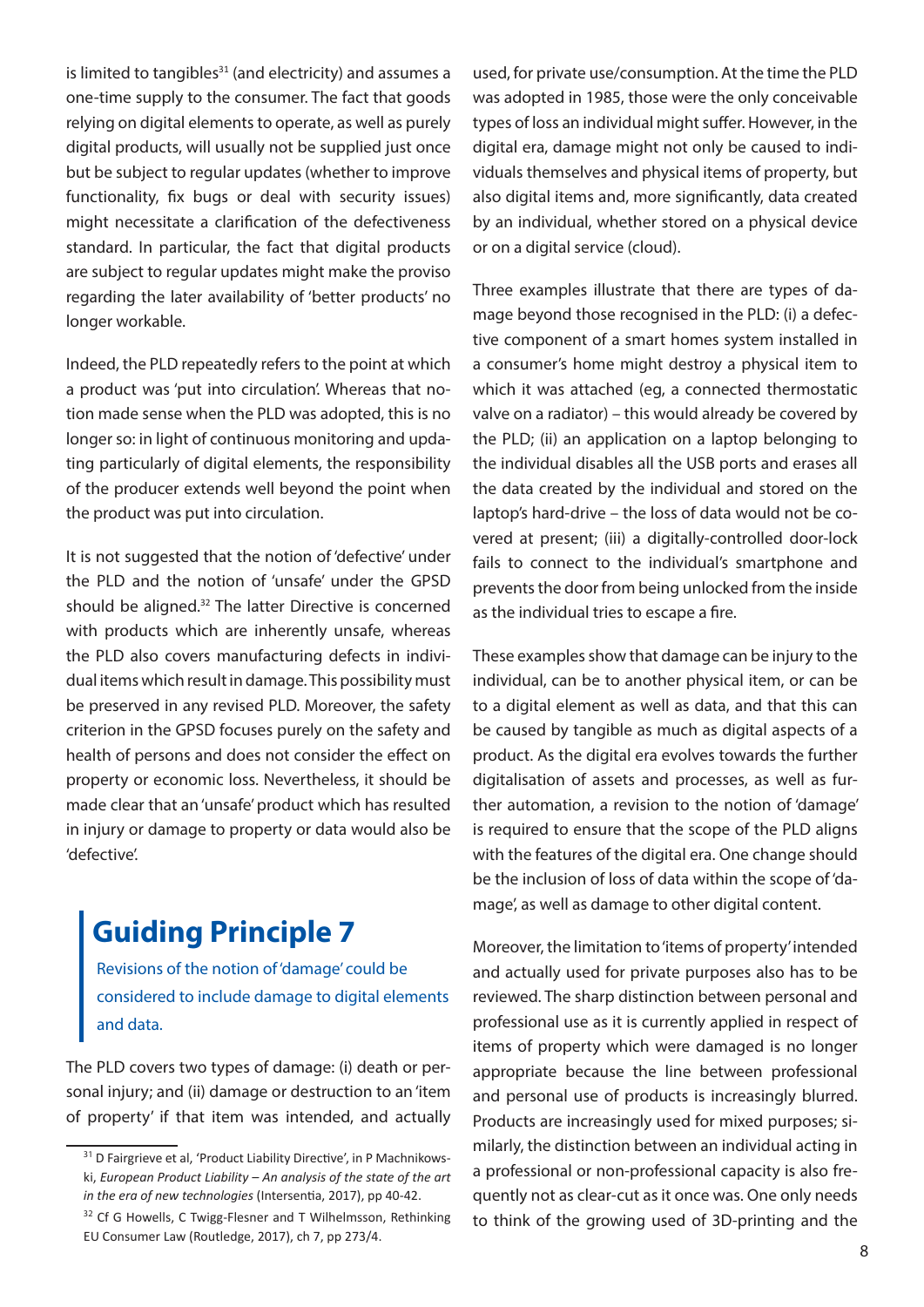<span id="page-8-0"></span>possibility of 'hobbyists' to engage in some commercial activity.33 Therefore, this distinction no longer makes sense as digital technology and changes in the labour market increasingly blur the boundaries between professional and personal activities, whether that be in the fact that goods are used for 'mixed purposes' or the fact that individuals may be acting as 'prosumers'. In dealing with 'mixed purposes', EU law has taken the view that an individual would be acting as a consumer where the professional purpose is negligible, $34$  or at least'so limited as not to be predominant',<sup>35</sup> but in light of developments, the threshold might have to be even higher and products used only for prosumer activities (ie, wholly professional activities) should not be covered.

#### **Guiding Principle 8**

The burden of proof should be adjusted to reflect the complexity of goods with digital elements and of digital products.

The general rule under the PLD is that the person who has suffered harm is required to show (i) that the product in question was defective and (ii) that this defect caused the harm suffered. In the typical situation assumed for the PLD, this requires an individual to prove that the product was defective, which usually entails an examination of the product itself. Where necessary, an expert can be engaged to examine the product.<sup>36</sup>

However, when the individual has suffered harm because of a defect in a product which is either goods with a digital element (including AI), or perhaps even a purely digital product, it may be more difficult for the individual to prove that the product was defective. For instance, in the case of goods with digital elements, it may be necessary to examine whether the defect is the result of a problem with the digital element or the di-

gital service, rather than the physical item. In the case of an IoT system, the combination of multiple physical items and digital elements might further exacerbate the difficulty for an individual to establish where the defect occurred. The general approach, in accordance with General Principle 1, should be that it suffices for an individual to establish that the entire package comprising the physical product combined with other physical products and digital content has caused the damage. In consequence, an individual should be able to hold any of the parties who produced a physical or digital element liable, irrespective of where precisely the defect occurred. The latter issue should be left to the final allocation of liability under a clear recourse system established in accordance with General Principle 10. This is subject to one qualification particularly in respect of IoT systems. Such systems may be sold or marketed as a package, but they may also be put together entirely by an individual. The general approach put forward here should be limited to the former situation, where a system is offered as some kind of package. The *EGLNT Report* uses the idea of a 'technological and commercial unit', characterised by '(a) any joint or coordinated marketing of the different elements; (b) the degree of their technical interdependency and interoperation; and (c) the degree of specificity or exclusivity of their combination.'37 This idea could be adopted in the present context, with the result that at least in the case of 'technological and commercial units', it suffices for an individual to show that the unit as a whole was defective.

In addition to establishing that a product was defective, an individual is also required to prove that the defect *caused* the injury or damage in issue. Usually, the fact that the use of a defective product with digital elements or of an IoT system which was defective has resulted in injury or damage would satisfy this requirement. A difficulty is posed by the fact that a key feature of both products with digital elements and of IoT systems is the importance of data to determine how the product or system operates. If such data is recorded within the product/system, then there would not seem to be any added complications in proving defectiveness and causation. However, once such data is supplied from external sources, there could be a problem with

<sup>&</sup>lt;sup>33</sup> Cf G Howells, C Twigg-Flesner and C Willett, 'Protecting the Values of Consumer Law in the Digital Economy: The case of 3D-printing' in A De Franceschi and R Schulze (eds), Digital Revolution – New Challenges for Law (Beck/Nomos, 2019); see also C‑105/17 Komisia za zashtita na potrebitelite v Evelina Kamenova ECLI:EU:C:2018:808.

<sup>34</sup>C-464/01 *Johann Gruber v Bay Wa AG* ECLI:EU:C:2005:32.

<sup>&</sup>lt;sup>35</sup> Recital 17 to Directive 2011/83/EU.

<sup>36</sup> The PLD does not stipulate the *standard* of proof, which is a matter for national law.

<sup>37</sup> *EGLNT Report,* p.58,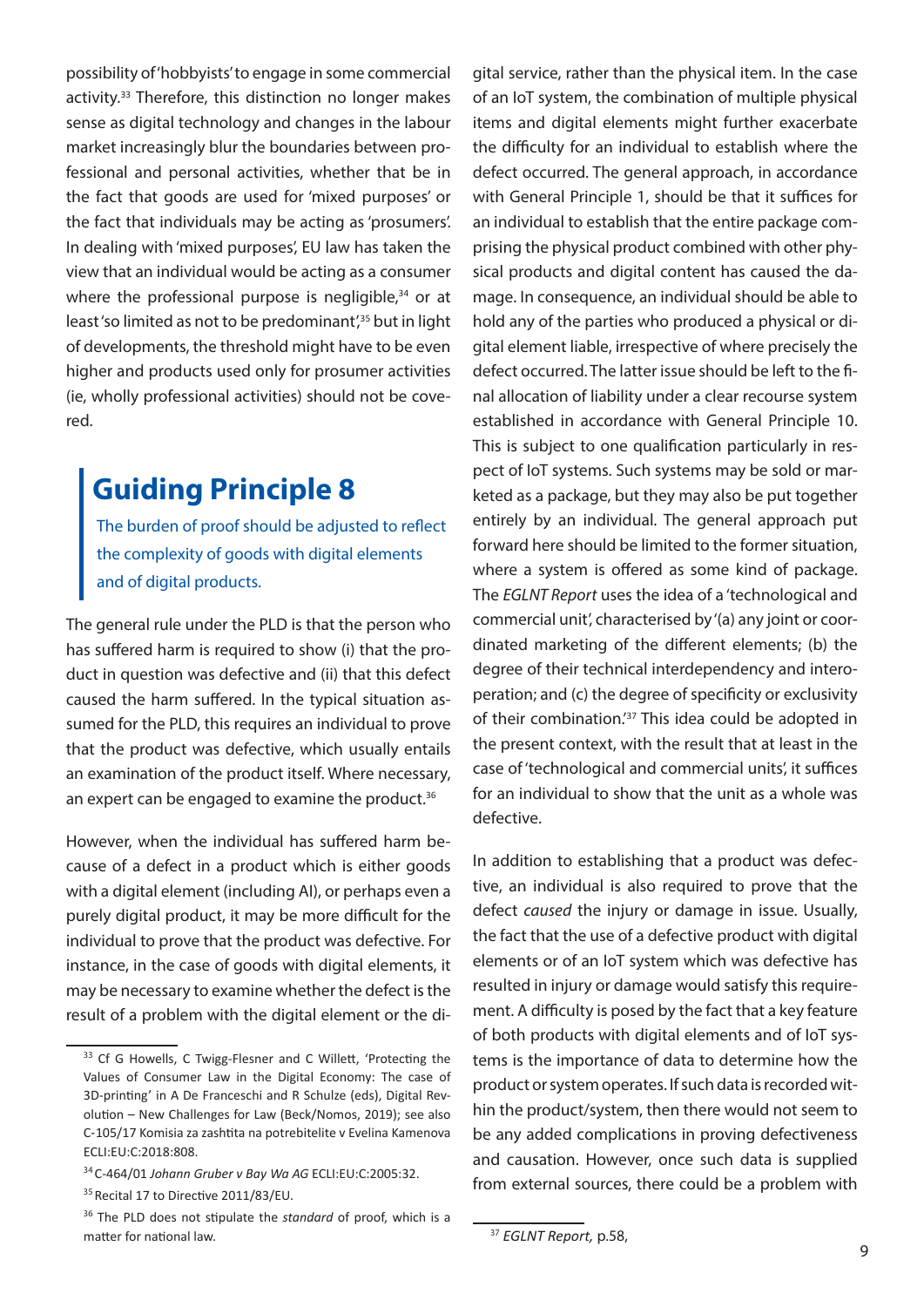<span id="page-9-0"></span>regard to establishing both defectiveness and a causal link with the injury or damage sustained. It is conceivable that externally-supplied data, ie, data supplied by a third-party, could be the cause of a malfunction of the product or system. There is room for argument as to whether, in such an instance, the question is one of defectiveness of the product/system in that a malfunction could result from external data, or whether this is a matter of causation in that the cause of the malfunction was the external data. From the individual's perspective, both possibilities create a hurdle to succeeding with their claim, not least because it will be very difficult for the individual effectively to show that external data was not a relevant factor. It should therefore not fall on the individual to rule out the relevance of external data; instead, the producer should have the burden of proving that it was not the product/system itself that led to the injury or damage but that externally-supplied data did.

# **Guiding Principle 9**

The defences available to a producer need to reflect the impact of digitalisation on products.

In order to balance the respective interests of those classed as 'producers' under the PLD and consumers, the PLD provides a number of defences which can be raised by a producer who would otherwise be liable to pay compensation to an individual who was harmed by defective product. Art 7 PLD provides for six separate defences. Some of these might be difficult to apply when it comes to goods with digital elements.

For example, Art 7(b) provides a defence if the producer shows that the defect did not exist at the time the product was put into circulation or only came into being afterwards. In the case of goods with digital elements, or digital products, which are subject to regular updating, this defence might cause difficulties because a defect might be the result of an update made to the relevant digital content or digital service, and therefore only arise after the product has been 'put into circulation'. The idea of a fixed moment at which the product is 'put into circulation' and the producer's involvement is complete no longer holds – irrespective of whether any updates are provided by the producer

or a third-party under an arrangement with the producer. This defence should be amended to clarify its application in the context of goods with digital elements and, if the revised regime were to extend to purely digital products, to such products. As a minimum, the defence should not apply in respect of defects in the digital element, nor in digital products, which are subject to updates.

Secondly, Art 7(f) permits the manufacturer of a component to raise a defence in circumstances where the defect is due to the design of the overall product into which the component has been fitted or to the instructions given by the manufacturer of the product. Its application in the context of products with digital elements is unclear, especially as to whether it would extend to the producer of the relevant digital content/ service, ie, whether the digital element is treated as a 'component'. In the case of goods with digital elements, the integral relationship between the physical item and the digital content/service which is necessary for the product to perform its functions might suggest that it would not be appropriate to treat the digital element simply as a 'component' – this seems different from a mechanical component in a complex physical product, for example. The digital element is an integral feature of the overall product (comprising physical and digital 'components') rather than a subsidiary aspect, and it could even in some cases be regarded as the main 'product'. There is therefore at the very least a lack of clarity as to how this defence could operate in the case of goods with digital elements, and, indeed, whether it would be appropriate for it to be available at all.

A third defence which requires reconsideration is the so-called 'development risks' defence in Art 7(e). This allows a producer to escape liability on the basis that the 'state of scientific and technical knowledge at the time when he put the product into circulation' did not allow for the particular defect to be discovered. Once more, by focusing on the situation as it was when the product was put into circulation, the defence would cause difficulties once digital elements are involved, or where the product is a digital product. In the case of digital elements/products, there will often not be a clear point at which the product is put into circulation because digital elements/products are regularly updated